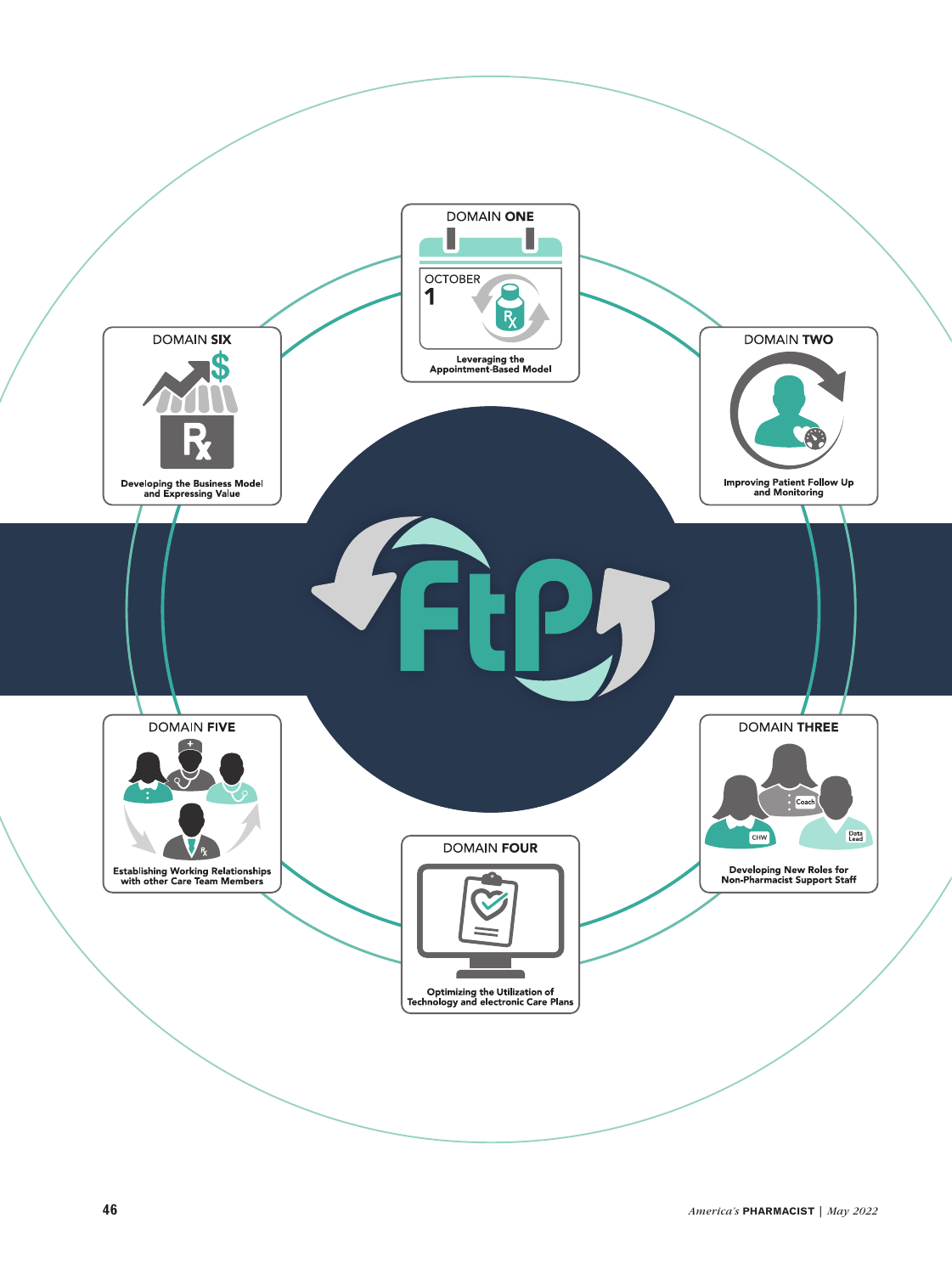am-packed with COVID-19 cases, Jonesboro's only two hospitals had no choice but to begin turning away symptomatic and positive-testing patients. Local infusion centers in this Arkansas city were just as inundated, lacking the staff and infrastructure to keep up with the demand for what was the first and only COVID-19 treatment that could reduce the risk for severe disease requiring hospitalization — monoclonal antibodies. Pharmacies were up for the challenge but could only administer the therapy under a time-consuming collaborative practice agreement. Under the COVID-19 PREP Act declaration, **J**

"Pharmacists have been advocating for provider status for years, and we knew this was our big chance," says owner Jett Jones, PharmD. "If pharmacists proved that we could do this, we knew it would open doors for our profession."

After more than 100 treatments administered, it is hard to imagine that MSP was once a traditional dispensing pharmacy: no appointment-based model, minimal clinical services, and certainly lacking its own Wellness Clinic down the street. Jett and his newly hired clinic pharmacist Jill Wolf, PharmD, attribute their pharmacy's extraordinary

that emphasize delivery of quality patient care and documentation in an eCare Plan platform.

MSP has leveraged all six domains in its monoclonal antibody service set.

#### **DOMAIN 1: LEVERAGING THE APPOINTMENT-BASED MODEL**

Before Flip the Pharmacy, MSP's walk-in policy hindered it from taking control of its workflow and scaling its clinical services. Now it has embedded an appointment scheduling portal into the pharmacy's website that synchronizes directly to Jill's phone. This enables the patient

# **Flipping the model**

## **Integrating monoclonal antibody services into a clinical focus**

### by Brooke Kulusich

the U.S. Department of Health and Human Services expanded the scope of authority for pharmacists to order and administer select COVID-19 therapeutics. Pharmacies across the nation seized the opportunity to "test and treat," a longtime advocacy focus for the profession.

The Medicine Shoppe Pharmacy, or MSP, and its new Wellness Clinic have championed these efforts in Jonesboro, providing much-needed relief to its overwhelmed health care facilities.

transformation to their participation in Flip the Pharmacy.

As part of Flip the Pharmacy, pharmacy teams work to transform their community-based pharmacy practice beyond point-in-time, prescription-level transactional models toward longitudinal, patient-level care processes and value-based models. Using monthly change packages organized by domains described below, pharmacies implement workflow innovations within key practice transformation domains to complete digital forms in advance, while Jill prepares for the infusion at the wellness center.

Once the patient arrives, Jill checks vitals, explains the procedure, and sits by the patient's side for the entire one-hour infusion.

#### **DOMAIN 2: IMPROVING PATIENT FOLLOW UP AND MONITORING**

While many patients claim they begin feeling better instantly, Jill insists on calling each patient one week after receiving the monoclonal antibody therapy. The response has been inspiring.

"Patients are pleasantly surprised by how much better they feel, both physically and mentally," Jill says. "For many of them, we are the light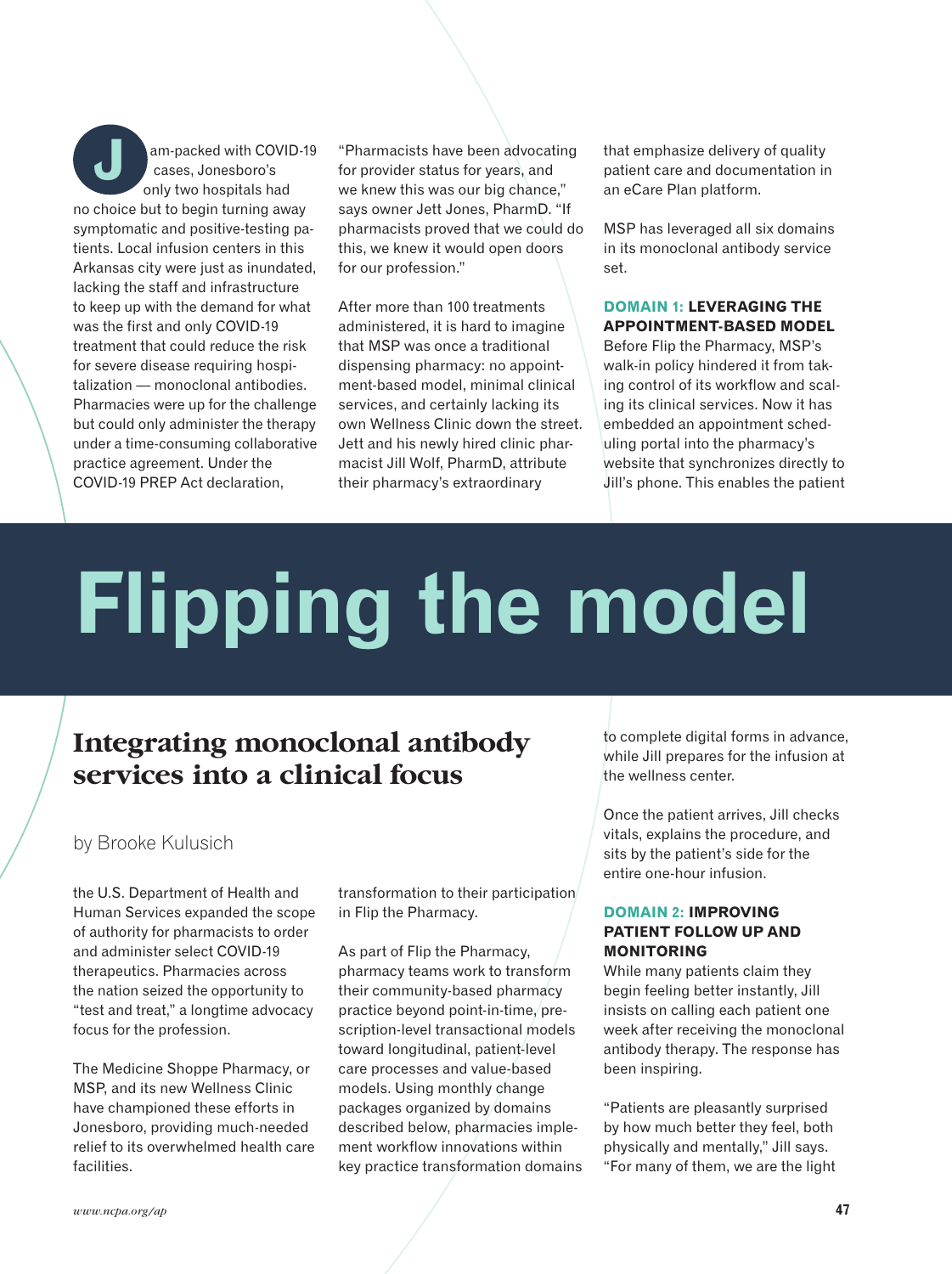at the end of the tunnel. Their appreciation is very rewarding to me."

#### **DOMAIN 3: DEVELOPING NEW ROLES FOR THE NON-PHARMA-CIST SUPPORT STAFF**

With MSP's expansion of clinical service offerings, Jett acknowledged the need to invest in his staff. His previous staffing model with one pharmacist and two technicians was no longer going to cut it. They are committed to empowering pharmacy technicians and support personnel to take on more meaningful responsibilities in the pharmacy, such as fostering relationships with local providers, advising patients

vaccine appointment, they ask if the patient would like a blood pressure reading.

"It really opens patients' eyes to all the services we provide and gives them another avenue outside of their primary care physician," Jett says.

#### **DOMAIN 5: ESTABLISHING WORKING RELATIONSHIPS WITH OTHER CARE TEAM MEMBERS**

MSP acknowledges that collaboration with the local health care professionals has been crucial to improving patient outcomes. The pharmacy serves as a first-line screening and

When asked if other independent community pharmacies should begin offering monoclonal antibody therapy, Jett answered with a resounding yes. He believes that the more pharmacies that jump in and work together, the more that government stakeholders and payers will take notice.

"There is power in numbers," he adds, nodding to Flip the Pharmacy's mission of scalable practice transformation. "That's how we move pharmacy forward."

The Flip the Pharmacy program has more than 1,000 community phar-

**The Medicine Shoppe Pharmacy and its new Wellness Clinic have championed these efforts in Jonesboro, providing much-needed relief to its overwhelmed health care facilities. After more than 100 treatments administered, it is hard to imagine that MSP was once a traditional dispensing pharmacy.**

on insurance plan selection, and optimizing workflow through the appointment-based model.

"Working in an independent pharmacy can be more than a nine-to-five job. It can be a career that makes a difference in the community," Jett says.

#### **DOMAIN 4: OPTIMIZING THE UTILIZATION OF TECHNOLOGY AND ECARE PLANS**

At the wellness center, Jill is responsible for submitting eCare Plans on behalf of patients receiving monoclonal antibody therapy. Although it was initially challenging to integrate eCare Planning into its workflow, the MSP team has found creative ways to document its care. For example, when calling patients about a medication synchronization pick-up or

triage center, determining eligible candidates for therapy or referring severe cases to the hospital. It has nurtured working relationships with local primary care physicians, who regularly refer patients to the pharmacy for treatment.

#### **DOMAIN 6: DEVELOPING THE BUSINESS MODEL AND EXPRESSING VALUE**

Implementing enhanced clinical services themselves is a feat in itself, but restructuring the business model to reflect the value of pharmacy care is another.

"The future of pharmacy will be based on getting paid for clinical services, not relying on prescription fills," Jett says. "Flip the Pharmacy has given us the tools to incorporate billing into our workflow."

macies actively engaged in practice transformation, which are supported by over 450 pharmacy coaches from 63 local Flip the Pharmacy teams and 10 technology solutions partners. Learn more at www. flipthepharmacy.com and access the publicly available change packages at www.flipthepharmacy.com/content-library.

**Brooke Kulusich, PharmD, is the marketing manager for CPESN USA.**